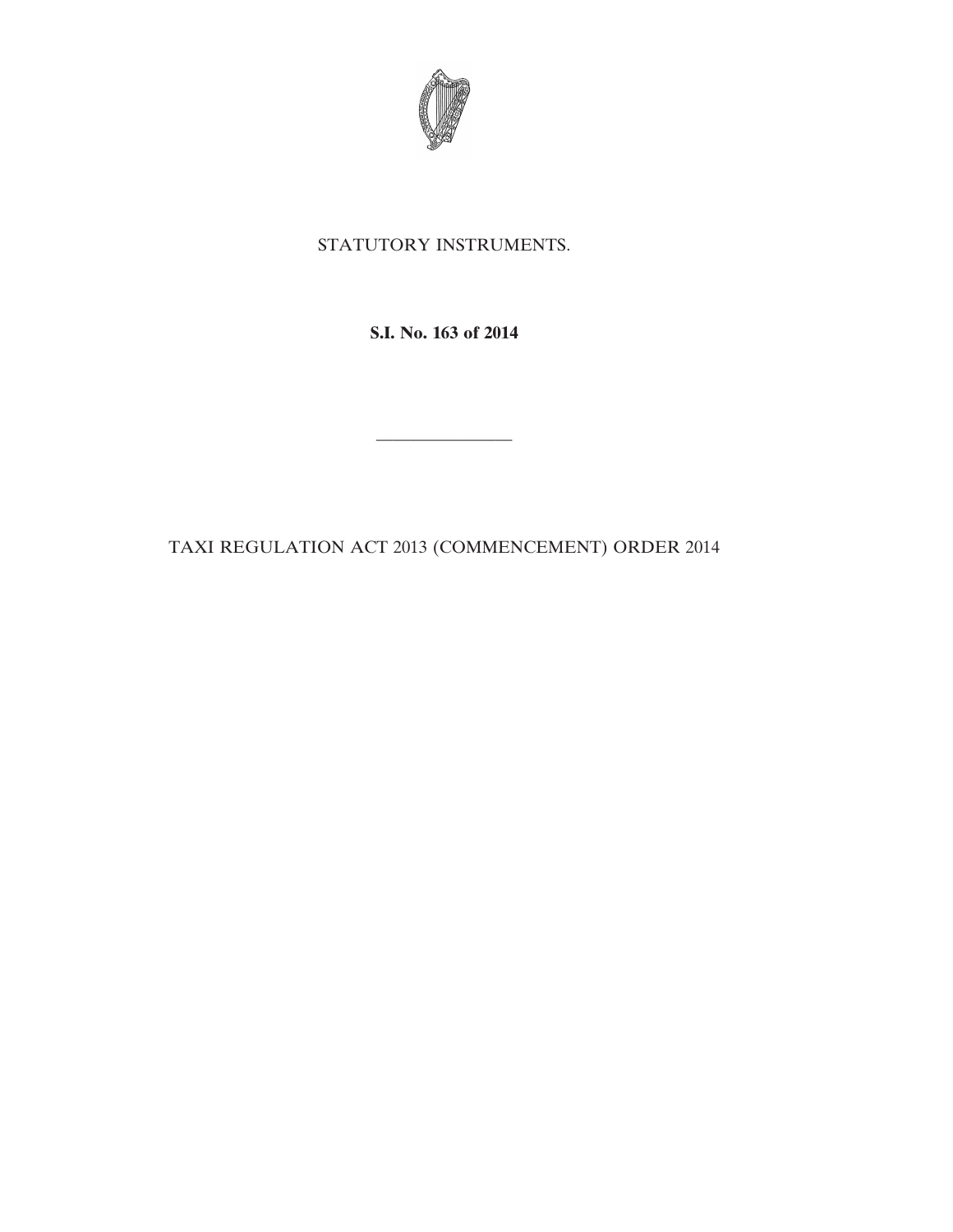## TAXI REGULATION ACT 2013 (COMMENCEMENT) ORDER 2014

I, LEO VARADKAR, Minister for Transport, Tourism and Sport, in exercise of the powers conferred on me by section 1(2) of the Taxi Regulation Act 2013 (No. 37 of 2013), hereby order as follows:

1. This Order may be cited as the Taxi Regulation Act 2013 (Commencement) Order 2014.

2. The day appointed as the day on which the Taxi Regulation Act 2013 (No. 37 of 2013) in so far as it is not already in operation (other than section 49) comes into operation is 6 April 2014.



GIVEN under my Official Seal, 1 April 2014.

> LEO VARADKAR, Minister for Transport, Tourism and Sport.

*Notice of the making of this Statutory Instrument was published in "Iris Oifigiúil" of* 4*th April*, 2014.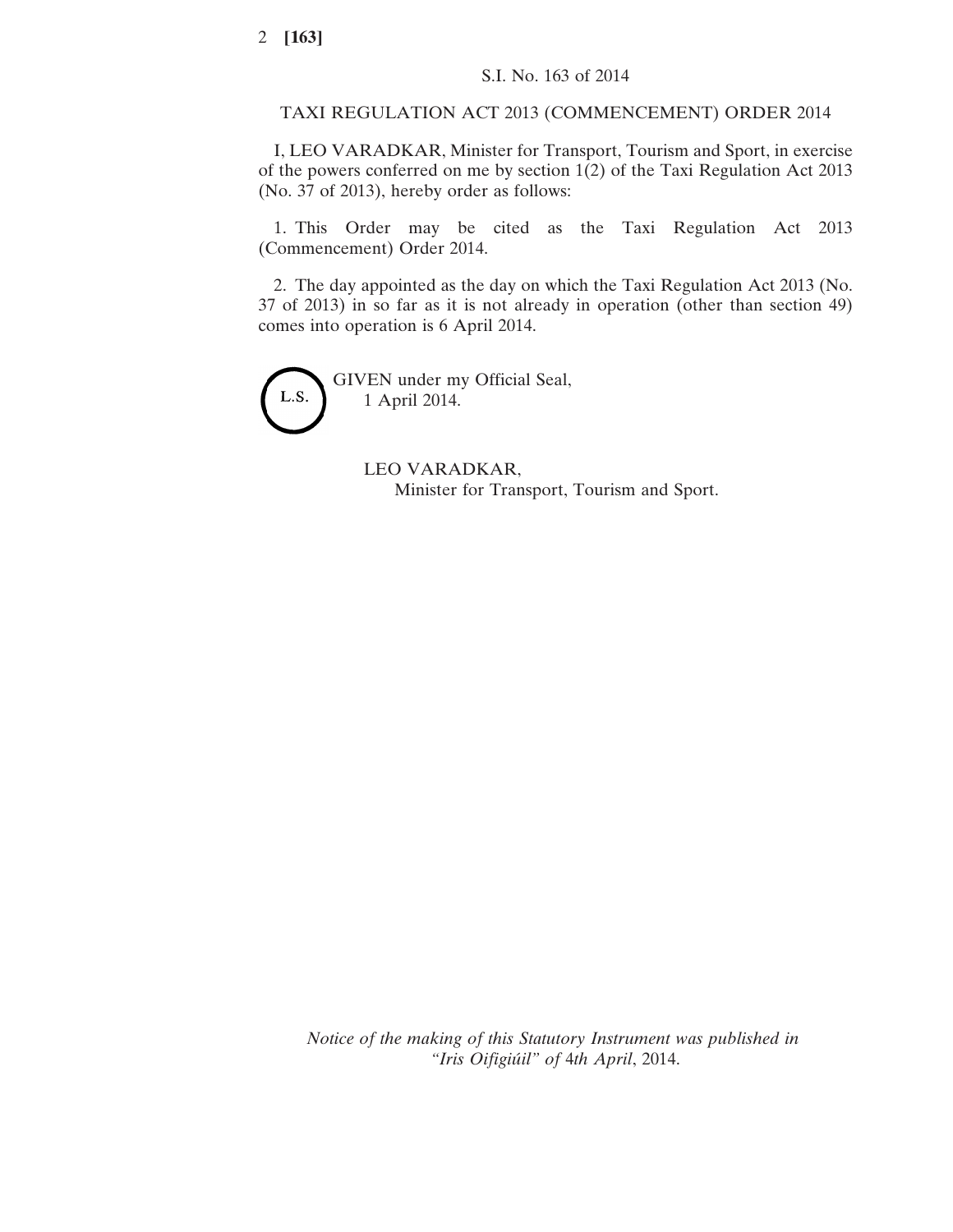**[163]** 3

## EXPLANATORY NOTE

*(This Note is not part of the Instrument and does not purport to be a legal interpretation)*

This Order appoints 6 April 2014 as the date on which the provisions of Part 1 (in so far as it is not already in operation); Parts 2, 3, 4, 5, 6 (other than section 49), 7, 8, 9, 11 and 12; and Schedule of the Taxi Regulation Act 2013, come into operation.

This Order provides for the commencement of all remaining sections, with the exception of section 49 (payment of fixed amount on service of summons) of the Act, including those relating to the repeal of the Taxi Regulation Act 2003, licensing of Small Public Service Vehicles (SPSVs), regulation of the SPSV industry by the National Transport Authority, mandatory disqualification for holding SPSV driver licences on certain convictions, introduction of a demerit scheme, enforcement and administrative provisions.